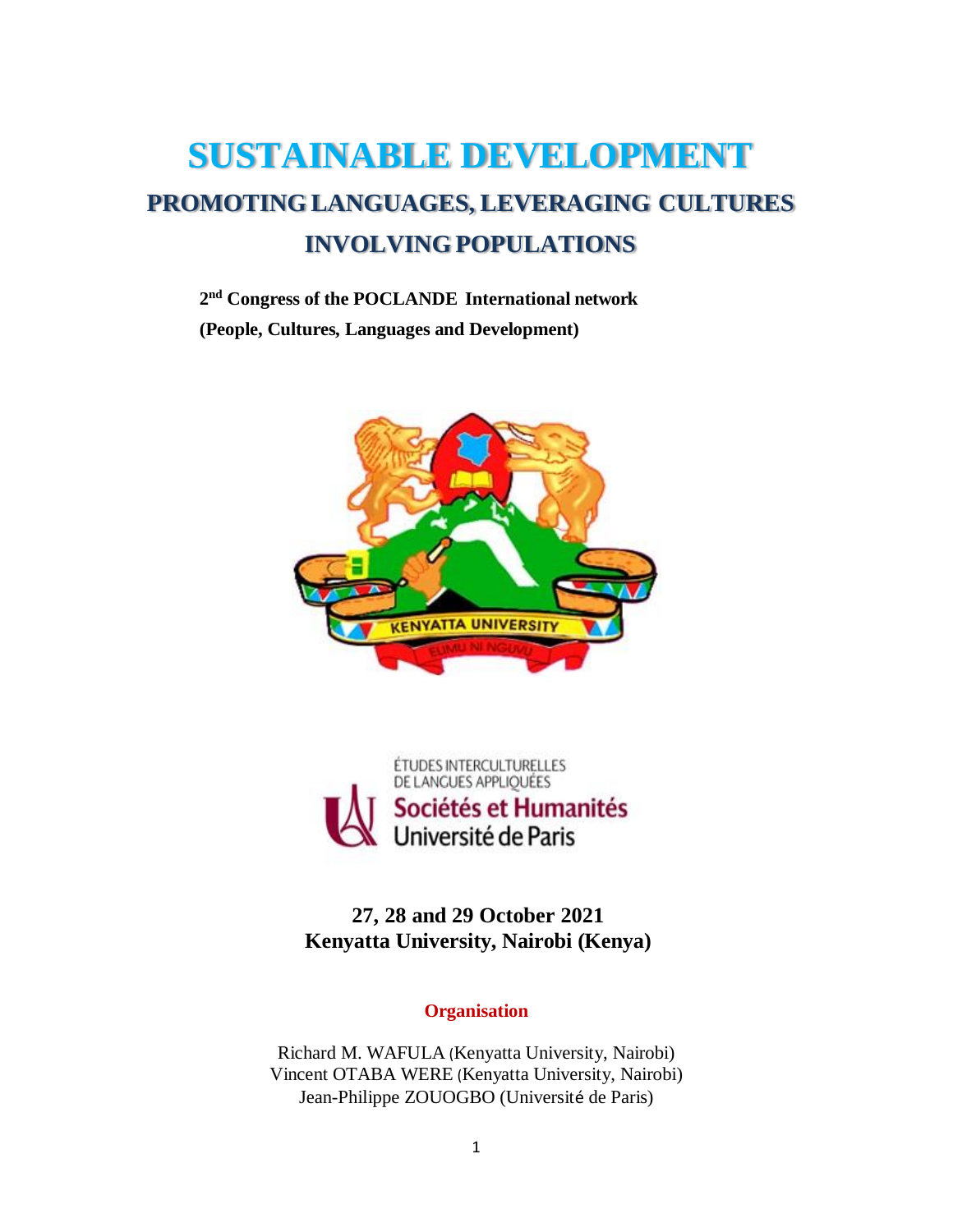#### **RATIONALE**

POCLANDE (People, Cultures, Languages and Development) network was founded in 2018 with the aim of bringing the correlation between language, culture and development into focus. It seeks to provide a framework for reflection and action for researchers, experts and practitioners, specialists in language studies or other disciplines, who are closely interested in the role of languages/cultures and the involvement of people in the implementation and realization of sustainable development goals. The focus of the POCLANDE network is on a range ofthematic areas that emphasize the role of language and culture as drivers of societal development in its broad sense.

In recent times, the notion of sustainable development has gained ground in different aspects of life. This is due to the fact that people are at the heart of sustainable development goals, which, in turn, are a core component of policy decisions by countries, NGOs, international organizations, etc. Sustainable development has since become an integral part of the discourse by most stakeholders in the area of development. It therefore ranks high on policy agendas in spite of the disconnect between proclamations and the reality on the ground.

Moreover, there is a multitude of definitions of this concept, in fact more than  $200<sup>1</sup>$ . According to the *Association Adéquations*, an organization working in the area of sustainable development, human rights, international solidarity and cultural diversity, "the aim of sustainable development is to promote, through collective action and over time, economic, social and environmental development centred on the interests, potential and needs of current populations, starting with the most disadvantaged. Sustainable development means not only steadfast (lasting) development, but also development that safeguards life and stability in the long term."  $2$  There is evidence that collective work is an important aspect of development, especially for the benefit of the most vulnerable populations. According to the Brundtland Report (1989: 51), sustainable development is "a mode of development that meets the needs of the present time without compromising the ability of future generations to meet their own needs<sup>3</sup>. The goal is to satisfy the needs and aspirations of populations. These needs are politically, culturally, socially, and economically defined. However, as many

**.** 

<sup>1</sup> Pearce, A. et Walrath, L. (2000), *Definitions of Sustainability from Literature*, SFI Resources, Technical Report, Georgia Tech.

<sup>2</sup> http://www.adequations.org/spip.php?article569

<sup>3</sup> Commission mondiale sur l'environnement et le développement (1989), *Notre avenir à tous*, Éditions du Fleuve.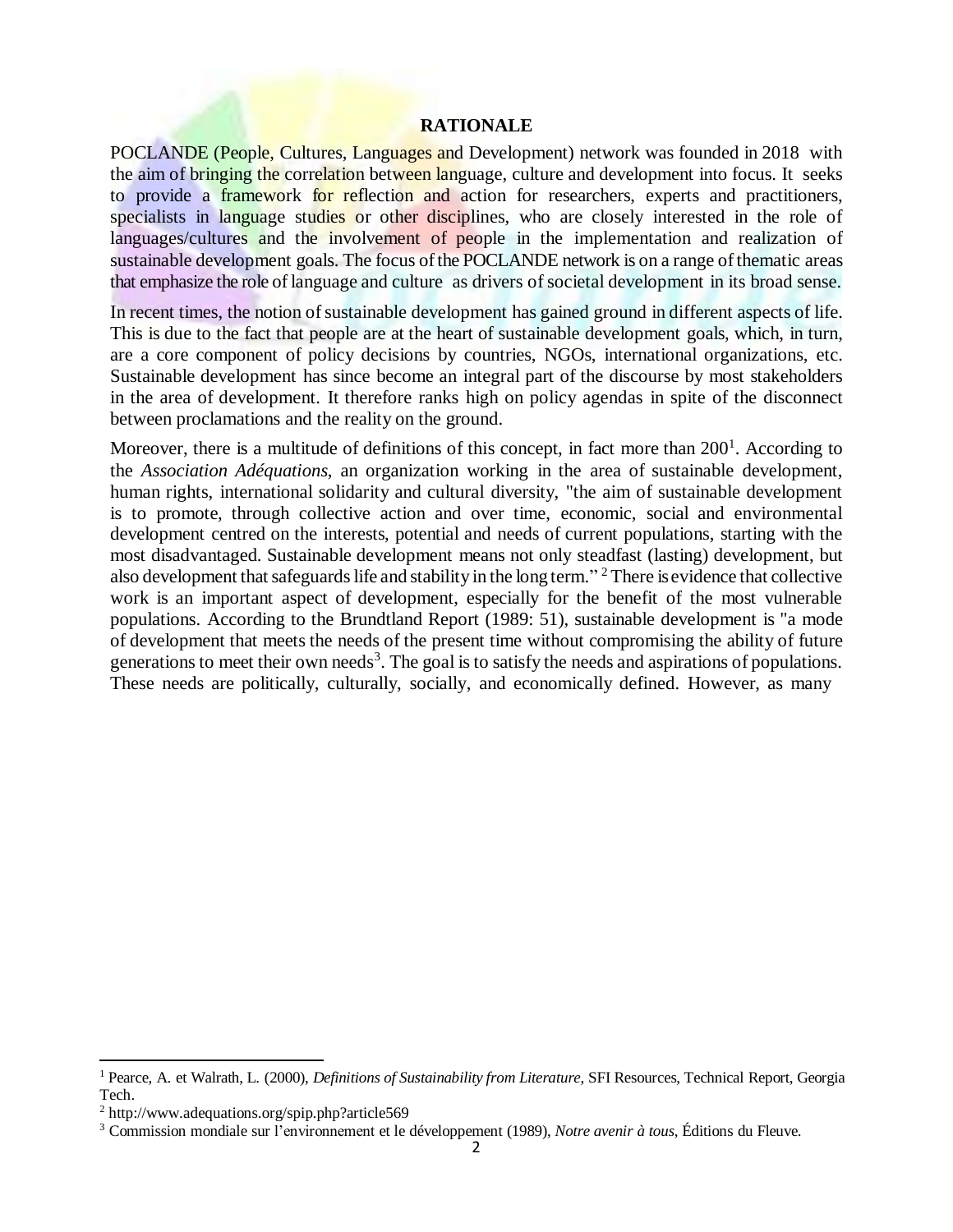researchers have demonstrated<sup>4</sup>, the achievement of these goals in many parts of the world is often hampered by linguistic, cultural and even conceptual barriers. Stakeholders and environments in these different parts of the world are diverse. Moreover, motivations, actions, history, expectations and capacities for action do not always match the proposed models.

Since languages and cultures are inseparable from societies, it would seem legitimate to consider them as a pool of resources for sustainable development. The question then arises as to how academicians, researchers and field practitioners can mobilize linguistic and cultural resources to improve people's living conditions. How then can linguistic and cultural barriers be removed in order to contribute to sustainable development, knowing that cultural and linguistic diversity makes it possible to be as close as possible to the people at the community level since local languages and cultures are carriers of relevant knowledge? This debate on languages, cultures and the role of populations as drivers of development is a crucial factor in improving the living conditions of the people themselves. The issues brought about by sustainable development should, so to speak, be analyzed not only in political, economic and social terms but also in sociolinguistic and cultural terms.

It is against this background that the  $2<sup>nd</sup>$ Congress of the POCLANDE International Network invites researchers, experts and practitioners to innovatively reflect on ways and means of promoting languages<sup>5</sup>, levering cultures and involving populations in order to fast track the achievement of sustainable development goals.

Participants are therefore invited to submit abstracts for papers on thematic issues in the area of sustainable development with a focus on one of the components of the congress' central theme.

- *Howto promote languages.*
- *Why and howto leverage cultures.*
- *Modalities and actions through which people should be involved.*

# **THEMATIC AREAS**

In order to build on the discussion points above, participants are invited to choose key areas of sustainable development<sup>6</sup> based on the following thematic areas:

Djité P. (2008), *The sociolinguistics of Development*, Bristol, Multilingual matters.

1

<sup>4</sup> Bearth, T. (2008), « Language as a key to understanding development from a local perspective: a case study from Ivory Coast », In: Tourneux H. (dir), *Langues, cultures et développement en Afrique*, Paris, Editions Karthala, p. 35-116.

Tourneux H. (dir.) (2008), *Langues, cultures et développement en Afrique*, Paris, Editions Karthala.

Tourneux H. (2011), *La transmission des savoirs en Afrique*, Paris, Editions Karthala.

Tourneux H. (2015), « Pour une linguistique du développement ». In: S. Bald, Batic Gian Claudio. Symposium on West African Languages. Mar 2014, University of Naples « L'Orientale », 2015. 163-176.

Agresti G. (2019), « La linguistique du développement social. De la théorie au terrain et retour », In : Boudet M. (dir.), *Les langues-cultures, moteurs de démocratie et de développement*, Vulaines-sur-Seine, Editions du Croquant, p. 209-220.

Métangmo-Tatou L. (2019), *Pour une linguistique du développement. Essai d'épistémologie sur l'émergence d'un nouveau paradigme en sciences du langage*. Québec, Éditions Sciences et Bien commun.

Zouogbo J.-Ph. (2019), « Mieux communiquer pour une plus efficacité de l'aide au développement en Afrique subsaharienne francophone », In : Boudet M. (dir.), *Les langues-cultures, moteurs de démocratie et de développement*, Vulaines-sur-Seine, Editions du Croquant, p. 225-240.

<sup>5</sup> Tourneux (2008 : 8).

<sup>6</sup> https:/[/www.un.org/sustainabledevelopment/fr/objectifs-de-developpement-durable/](http://www.un.org/sustainabledevelopment/fr/objectifs-de-developpement-durable/)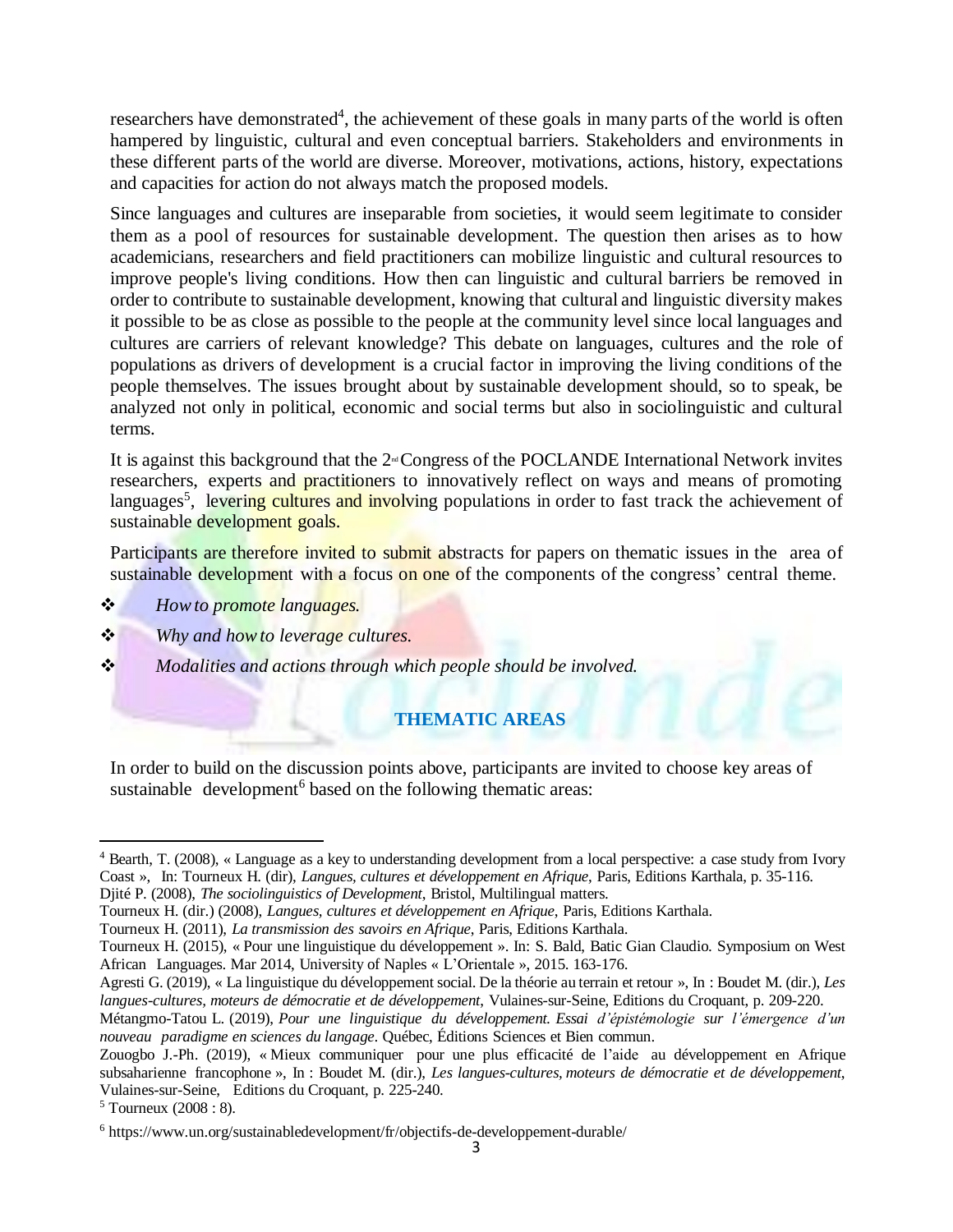- Linguistics and Communication: communication for development, technical communication, specialized discourse, language development and planning, mobilization of language and cognitive resources.
- Sociolinguistic and policy aspects: language perceptions, actions on language status
- Translation-Adaptation-Interpretation: challenges and innovations
- Local languages, minority languages: strengthening these languages, conceptual enrichment, teaching and transmission of knowledge
- Sharing of experiences and/or innovative approaches for the benefit of populations
- Anthropological and cultural dimensions of sustainable development
- Linguistic diversity: *barrier* (obstacle) to sustainable development or *lever* (protection) of sustainable development?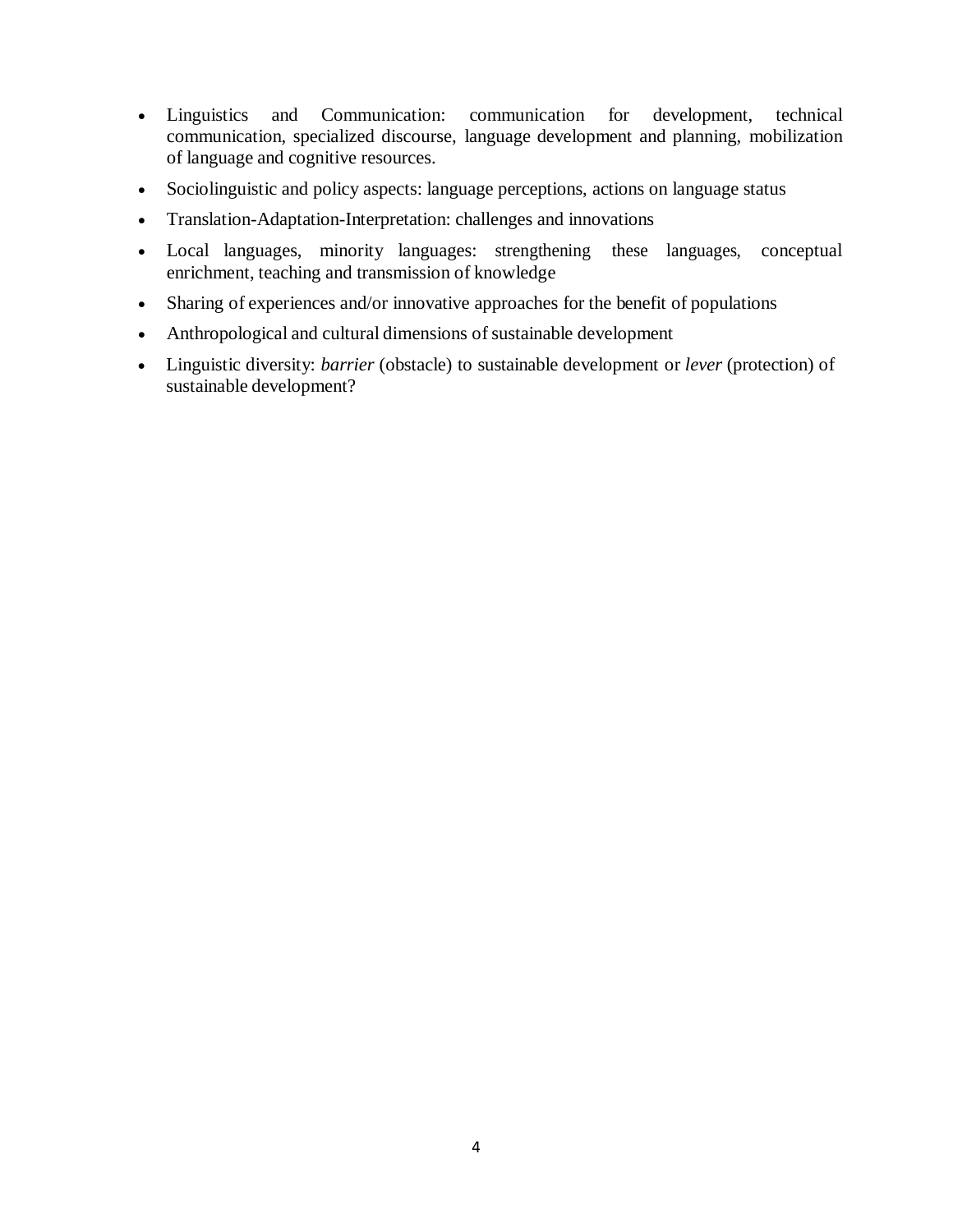Economic costs and benefits of language use in business sectors: audiovisual, language industry, the power of languages on the Internet, etc.

The POCLANDE International Network is committed to establishing a link between its scientific event and the sociolinguistic and cultural developments in the host country. For this reason, the Nairobi congress will be marked by some special events.

### **HIGHLIGHTS**

**- Round table on linguistic rights,** with the participation of officials who have recently contributed to the amendment of Kenyan legislation to make Swahili an official language.

**- Linguistic and Cultural Fair,** with the presentation of local initiatives and products by Kenyan communities that illustrate the contribution of language and culture to sustainable development.

**- Cultural event (Half day)** and **excursion** 

## **SUBMISSION OF ABSTRACTS**

Abstracts for papers should be half a page long, in either English or French. They should include: the title of the paper, the surname(s), first name(s), host institution(s) and e-mail address of the author(s), followed by five keywords and a few essential bibliographic references.

Abstracts should be sent to the following addresses:

[poclande@gmail.com](mailto:poclande@gmail.com)

[were.vincent@ku.ac.ke](mailto:were.vincent@ku.ac.ke)

### **IMPORTANT INFORMATION**

All information regarding hotels and other details will be communicated at a later date.

### **Registration fees (excluding dinner)** <sup>7</sup>

- University lecturers/professors, researchers and experts : 100 USD
- PhD candidates : 80 USD
- Members of the POCLANDE International Network: 50 USD

### **Payment methods**

-

- Bank transfer
- Transfert Western Union or Money Gram in the name of *Vincent Were*
- Cash payment on arrival<sup>8</sup>

 $^7$  This fee covers the congress bag, coffee/tea breaks, lunches and publication of the congress proceedings. The congress dinner is not included and will be paid for separately.

<sup>8</sup> In this case, the fees will be increased by 20%.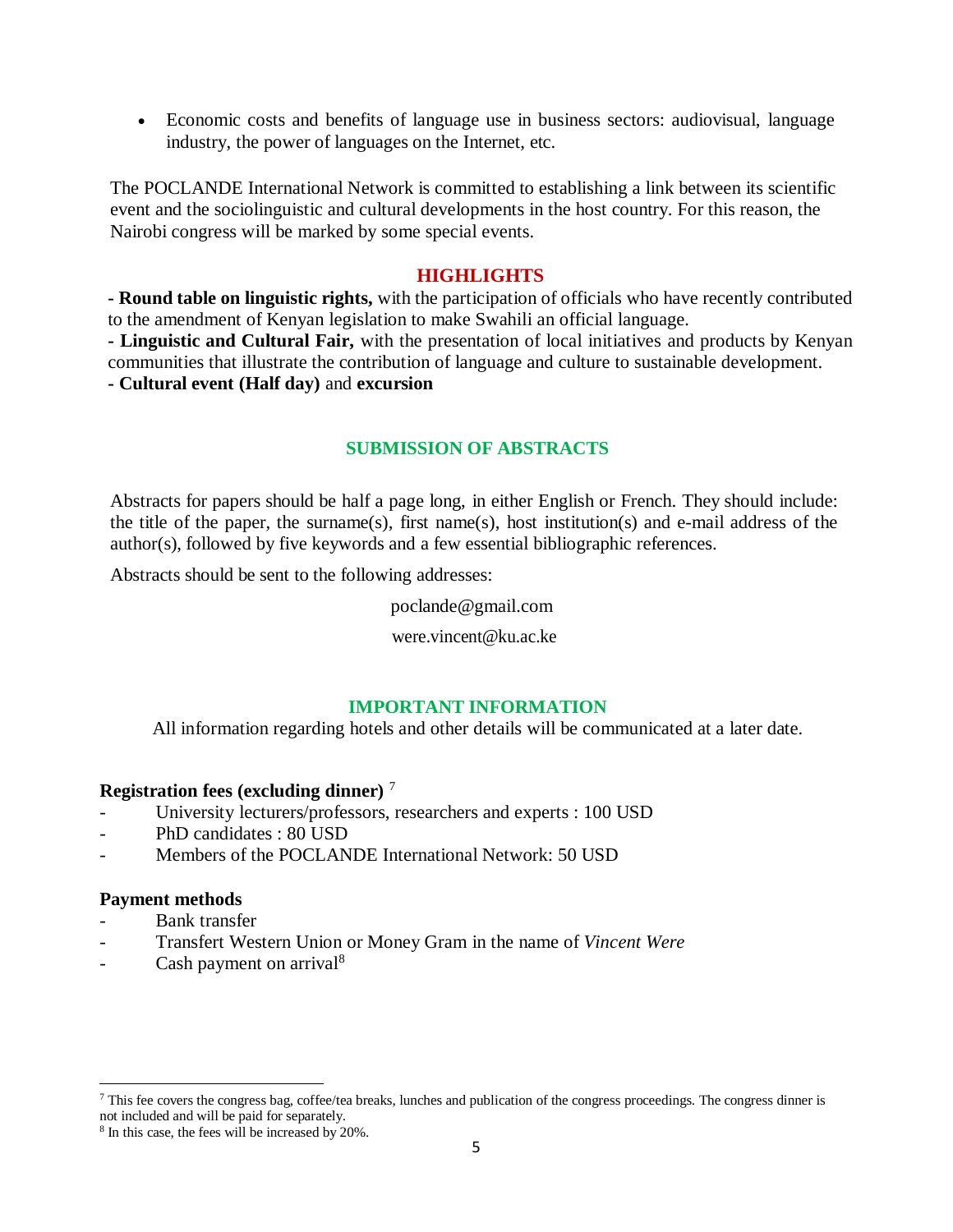#### **Organization Committee**

Richard WAFULA – Kenyatta University (Kenya) Grace BUNYI – Kenyatta University (Kenya) Milcah CHOKAH – Kenyatta University (Kenya) Leonard CHACHA – Kenyatta University (Kenya) Eunice NYAMASYO – Kenyatta University (Kenya) Peter WEKESA– Kenyatta University (Kenya) Pacifica OKEMWA – Kenyatta University (Kenya) Dismas NKEZABERA – Kenyatta University (Kenya) Hillary MULAMA – Kenyatta University (Kenya) Vincent WERE – Kenyatta University (Kenya) Jean-Philippe ZOUOGBO– Université de Paris (France)



#### **Scientific Committee**

Giovanni AGRESTI – Université Bordeaux Montaigne (France) Thomas BEARTH – University of Zurich (Switzerland) Grace BUNYI – Kenyatta University (Kenya) Alfred BUREGEYA – University of Nairobi (Kenya) Leonard CHACHA – Kenyatta University (Kenya) Milcah CHOKAH – Kenyatta University (Kenya) Paulin G. DJITE – University of Melbourne (Australia) Amélie HIEN – Université Laurentienne (Canada) Isidore KAZADI – Masinde Muliro University of Science and Technology (Kenya) Aimée-Danielle LEZOU KOFFI – Université Felix Houphouët-Boigny (Côte d'Ivoire) Françoise LE LIÈVRE – University of Galatasaray (Turkey) Eunice NYAMASYO – Kenyatta University (Kenya) Akin ODEBUNMI – University of Ibadan (Nigeria)/University of Freiburg (Germany) Palakyém Stephen MOUZOU – Université de Kara (Togo) Jacques SILUE SASSONGO – Université Félix Houphouët-Boigny (Côte d'Ivoire) Henry TOURNEUX – CNRS (France) Richard WAFULA – Kenyatta University (Kenya) Vincent WERE – Kenyatta University (Kenya) Dismas NKEZABERA – Kenyatta University (Kenya) Karen FERREIRA-MEYERS – University of Eswatini (Eswatini) Jean-Philippe ZOUOGBO – Université de Paris (France)